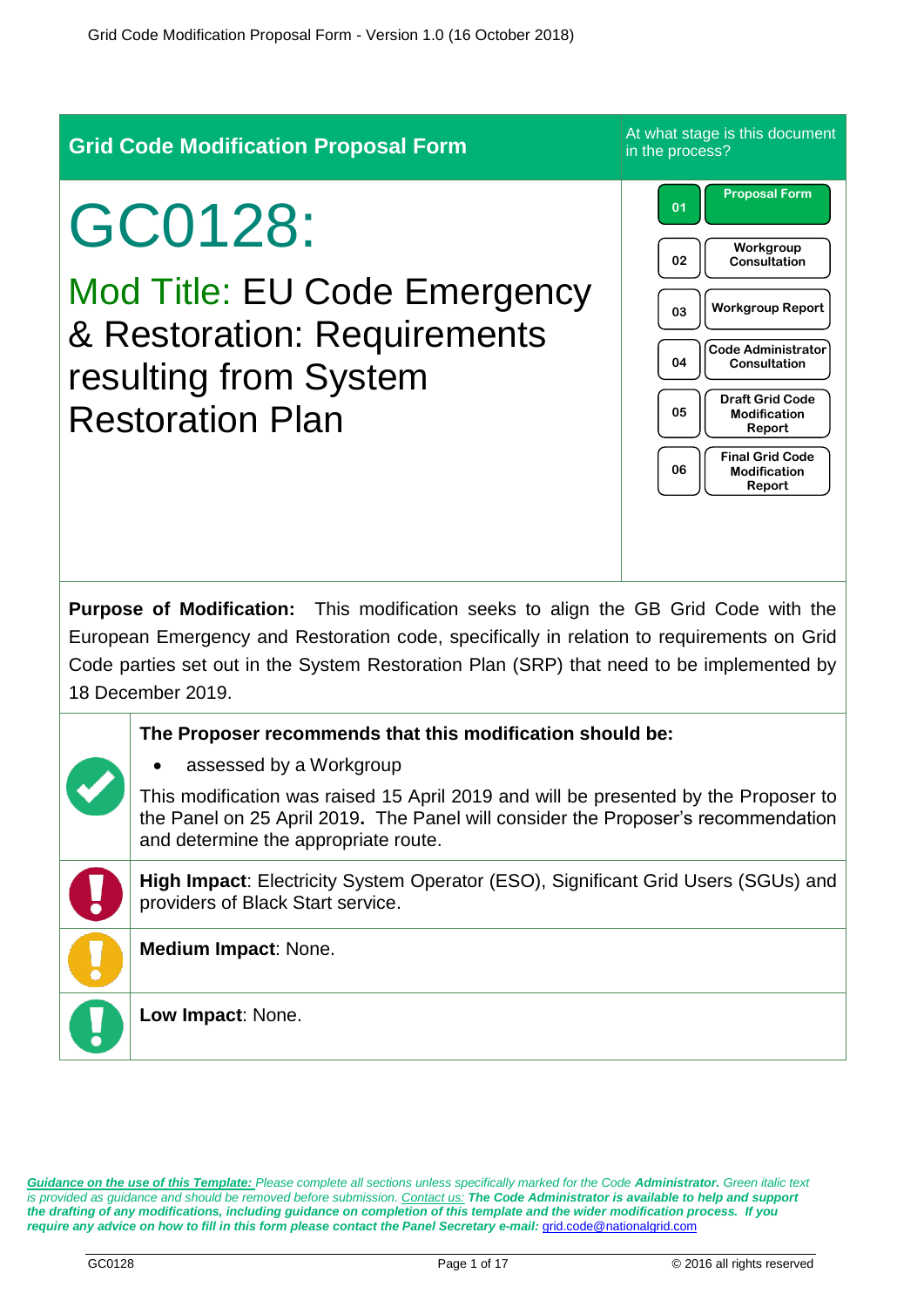# **Contents 1 Summary 4**

- **2 Governance 5 3 Why Change? 6 4 Code Specific Matters 6 5 Solution 7 6 Impacts & Other Considerations 8 7 Relevant Objectives 9 8 Implementation 9 9 Legal Text** Error! Bookmark not defined.
- **10 Recommendations 9**

# **Timetable**

### **The Code Administrator recommends the following timetable:**

| <b>Presented to Panel</b>                                         | 25 April 2019     |
|-------------------------------------------------------------------|-------------------|
| Initial consideration by Workgroup                                | May 2019          |
| Workgroup Report presented to Panel                               | 30 July 2019      |
| Code Administration Consultation Report issued to<br>the Industry | August 2019       |
| Draft Final Modification Report presented to Panel                | 26 September 2019 |
| <b>Modification Panel decision</b>                                | 26 September 2019 |
| Final Modification Report issued to the Authority                 | 11 October 2019   |
| <b>Expected Authority Decision</b>                                | 29 November 2019  |
| Decision implemented in Grid Code                                 | 18 December 2019  |

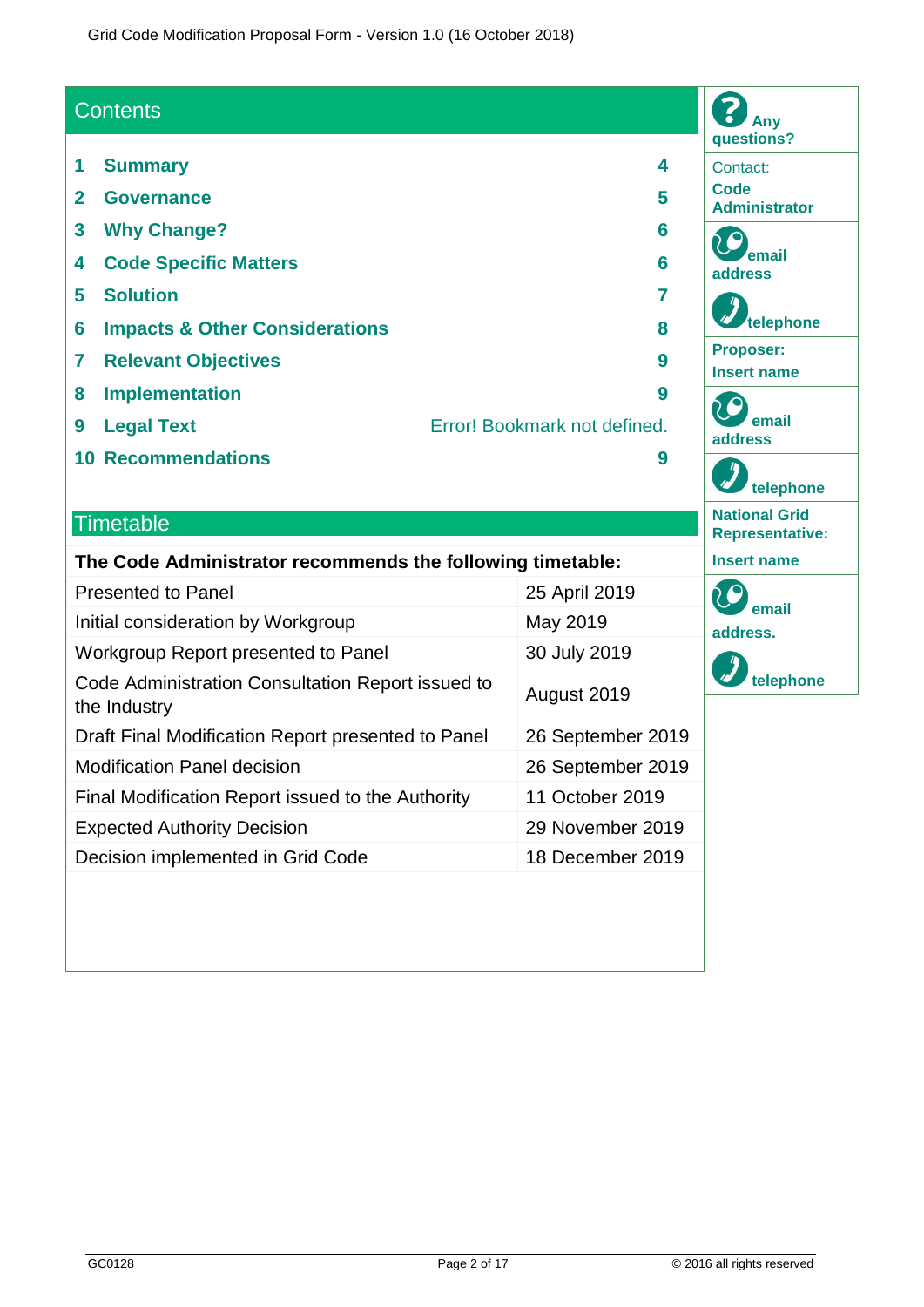| <b>Proposer Details</b> |  |
|-------------------------|--|
|-------------------------|--|

| <b>Details of Proposer:</b>                                                                         | <b>Rachel Woodbridge-Stocks</b>             |  |
|-----------------------------------------------------------------------------------------------------|---------------------------------------------|--|
| (Organisation Name)                                                                                 | <b>National Grid ESO</b>                    |  |
| Capacity in which the Grid Code<br>Modification Proposal is being<br>proposed:<br>(e.g. CUSC Party) | <b>Electricity System Operator</b>          |  |
| <b>Details of Proposer's</b><br><b>Representative:</b>                                              |                                             |  |
| Name:                                                                                               | <b>Rachel Woodbridge-Stocks</b>             |  |
| Organisation:                                                                                       | <b>National Grid ESO</b>                    |  |
| Telephone Number:                                                                                   | 07976708078                                 |  |
| Email Address:                                                                                      | Rachel.WoodbridgeStocks@nationalgrideso.com |  |
| <b>Details of Representative's</b><br>Alternate:                                                    |                                             |  |
| Name:                                                                                               | <b>Susan Mwape</b>                          |  |
| Organisation:                                                                                       | <b>National Grid ESO</b>                    |  |
| Telephone Number:                                                                                   | 07976836946                                 |  |
| Email Address:                                                                                      | Susan.Mwape@nationalgrideso.com             |  |
| <b>Attachments (Yes/No): No</b>                                                                     |                                             |  |
| If Yes, Title and No. of pages of each Attachment:                                                  |                                             |  |

# Impact on Core Industry Documentation.

*Please mark the relevant boxes with an "x" and provide any supporting information*



A few STCPs will need to be amended, not as a direct consequence of this Grid Code modification but in relation to the System Restoration Plan.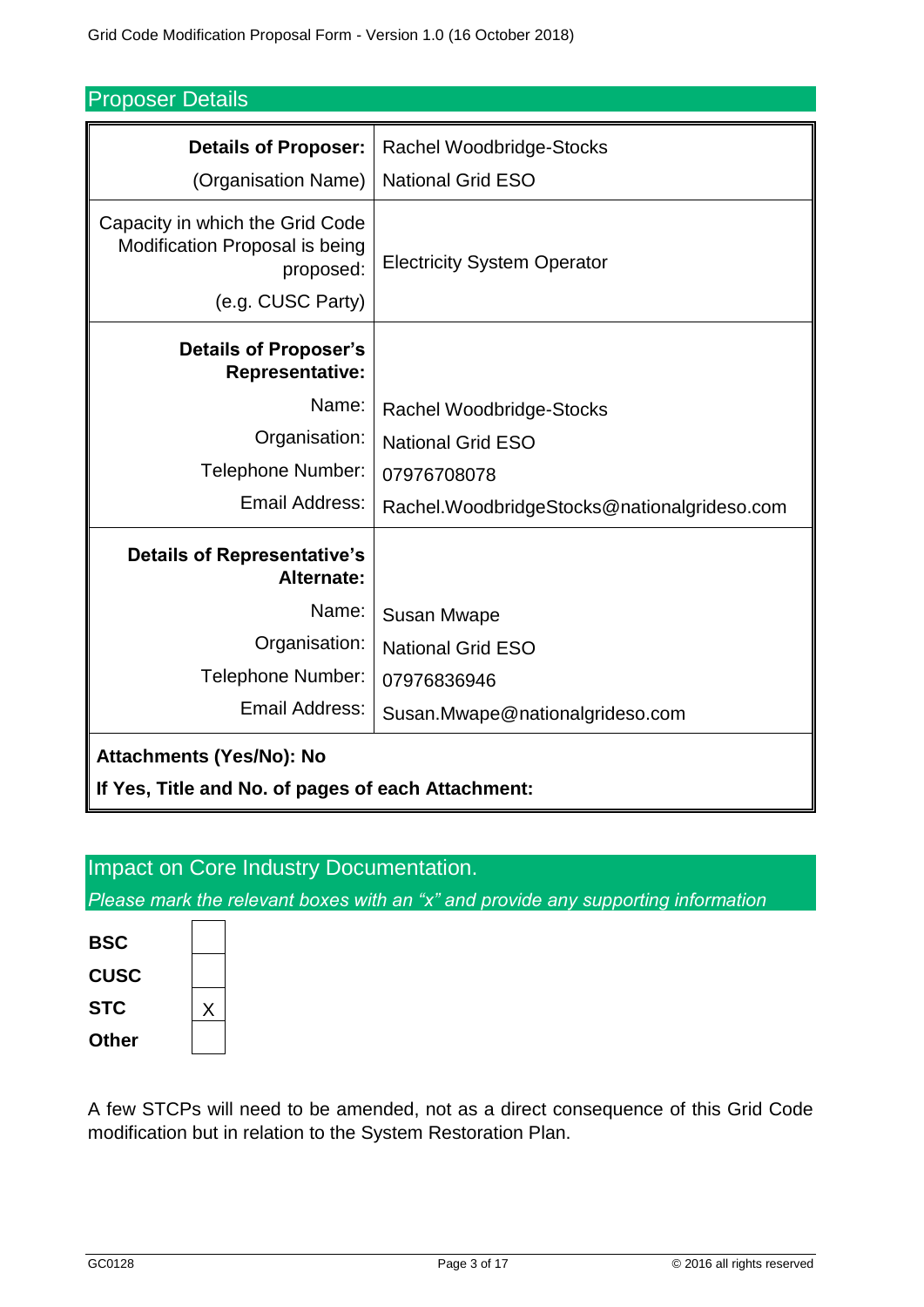# **1 Summary**

# **Defect**

The [Emergency and Restoration Code \(E&R\)](https://eur-lex.europa.eu/legal-content/EN/TXT/PDF/?uri=CELEX:32017R2196&from=EN) requires the Electricity System Operator to create a [System Restoration](https://www.nationalgrideso.com/codes/european-network-codes/meetings/emergency-and-restoration-consultation) Plan (SRP), which National Grid ESO produced and consulted on in September 2018. There are requirements on SGUs and providers of Black Start in the SRP that are not currently in the Grid Code and so the two need to be aligned for transparency.

The SRP needs to be implemented by 18 December 2019 so this modification will need to be in the Grid Code by the same date.

# **What**

This modification proposes to align E&R, the SRP and the Grid Code.

# **Why**

This modification needs to progress to ensure the sections of the SRP that need to be implemented by 18 December 2019 meet those timescales.

### **How**

- Frequency management within a Black Start (Articles 27,28,29,30,31)
- SRP Resynchronisation of Power Islands (Articles 32,33,34)
- SRP Compliance Testing for System Restoration Providers equipment and communications (Article 48)

### **Frequency management within a Black Start (Articles 27,28,29,30,31)**

#### *Article 27 – Activation of the Re-energisation Procedure*

Changes to clarify the requirements on Distribution System Operator (Transmission Owner and Distribution Network Operator) to provide demand, expected duration and risk information during a restoration.

### *Article 28 – Frequency Management Procedure*

Modification to OC9 in relation to System Restoration Providers (SRPs) configuring their governor to act in "free governor action" mode to aid in frequency control.

*Articles 29, 30 & 31 – Appointment of a Frequency Leader, Frequency Management after frequency deviation, and Frequency management after synchronous area split*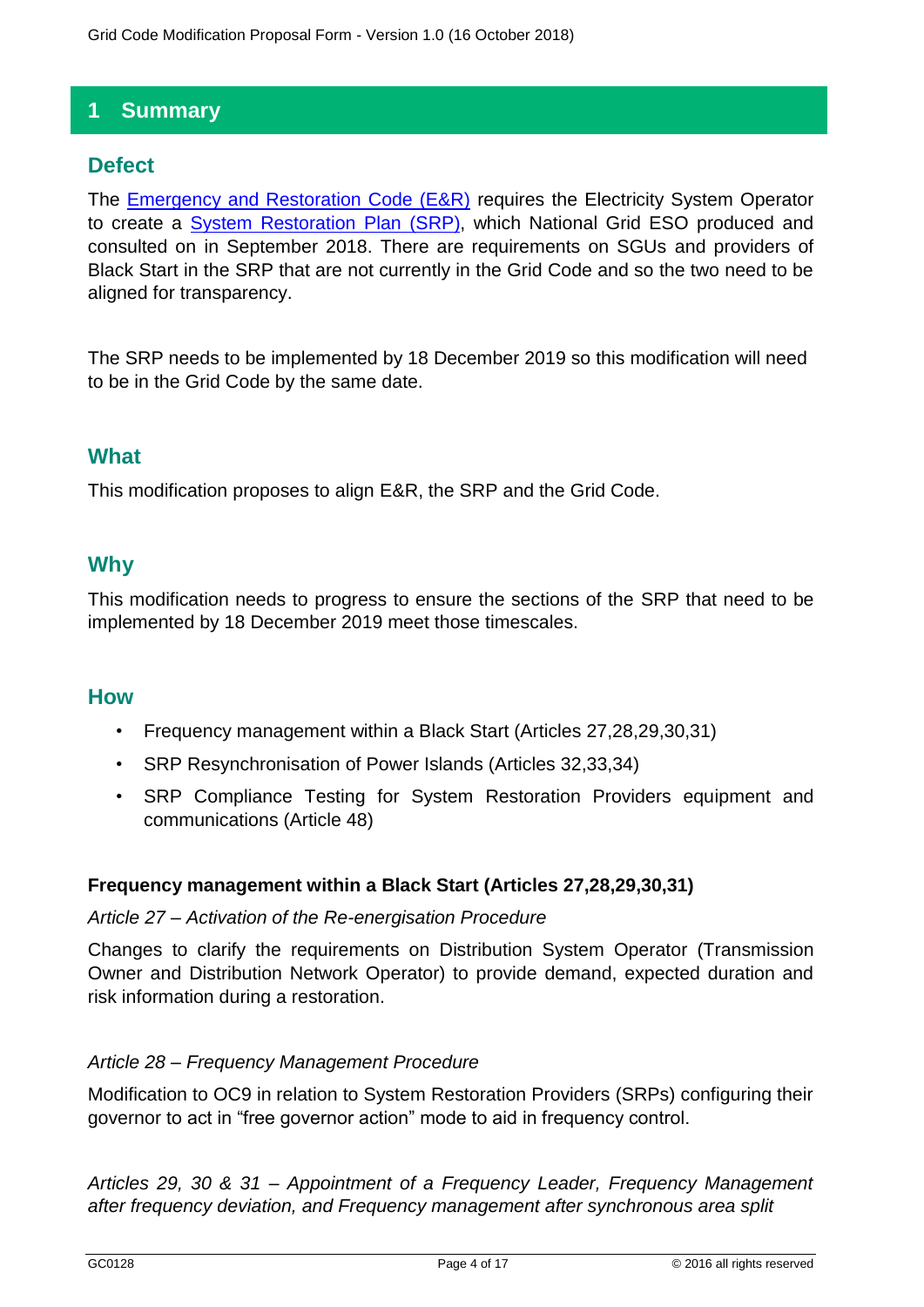Modification to OC9 to clarify frequency leader delegation, handover and responsibilities to third parties.

#### **SRP Resynchronisation of Power Islands (Articles 32,33,34)**

In line with the Resynchronisation Procedure in the System Restoration Plan (SRP).

#### *Article 32 – Resynchronisation Procedure*

Introduce requirements for the Power System Synchroniser in relation to the maximum limits for phase angle, frequency and voltage differences for connecting lines.

#### *Article 33 - Appointment of a Resynchronisation Leader*

Small changes required to OC9.

*Article 34 – Resynchronisation Strategy*

Small changes required to OC9.

### **SRP Compliance Testing for System Restoration Providers equipment and communications (Article 48)**

*Article 48 – Testing of Communication System* 

Test communication system at least every year – OC6 needs to be updated.

Test backup power supply of communication systems at least every 5 years – update required to OC5.

There is a clause in Article 48 in relation to consulting with other Transmission System Operators (TSO) to define a test plan for testing the inter-TSO communication, however, it won't form part of this modification.

National Grid ESO recorded a presentation on [E&R Restoration Modifications](https://uknationalgrid.webex.com/recordingservice/sites/uknationalgrid/recording/playback/aaa7e44f33564897912e087dc07483d9) which provides some further explanation around the changes in this proposal and the expected STCP changes.

# **2 Governance**

### **Justification for Normal Procedures**

Normal Governance procedures should apply as there will be a material impact on providers of Black Start and SGUs.

There is no need for this modification to be treated as urgent as it does not need to be implemented until 18 December 2019 and the Normal Governance timescales will be able to achieve this.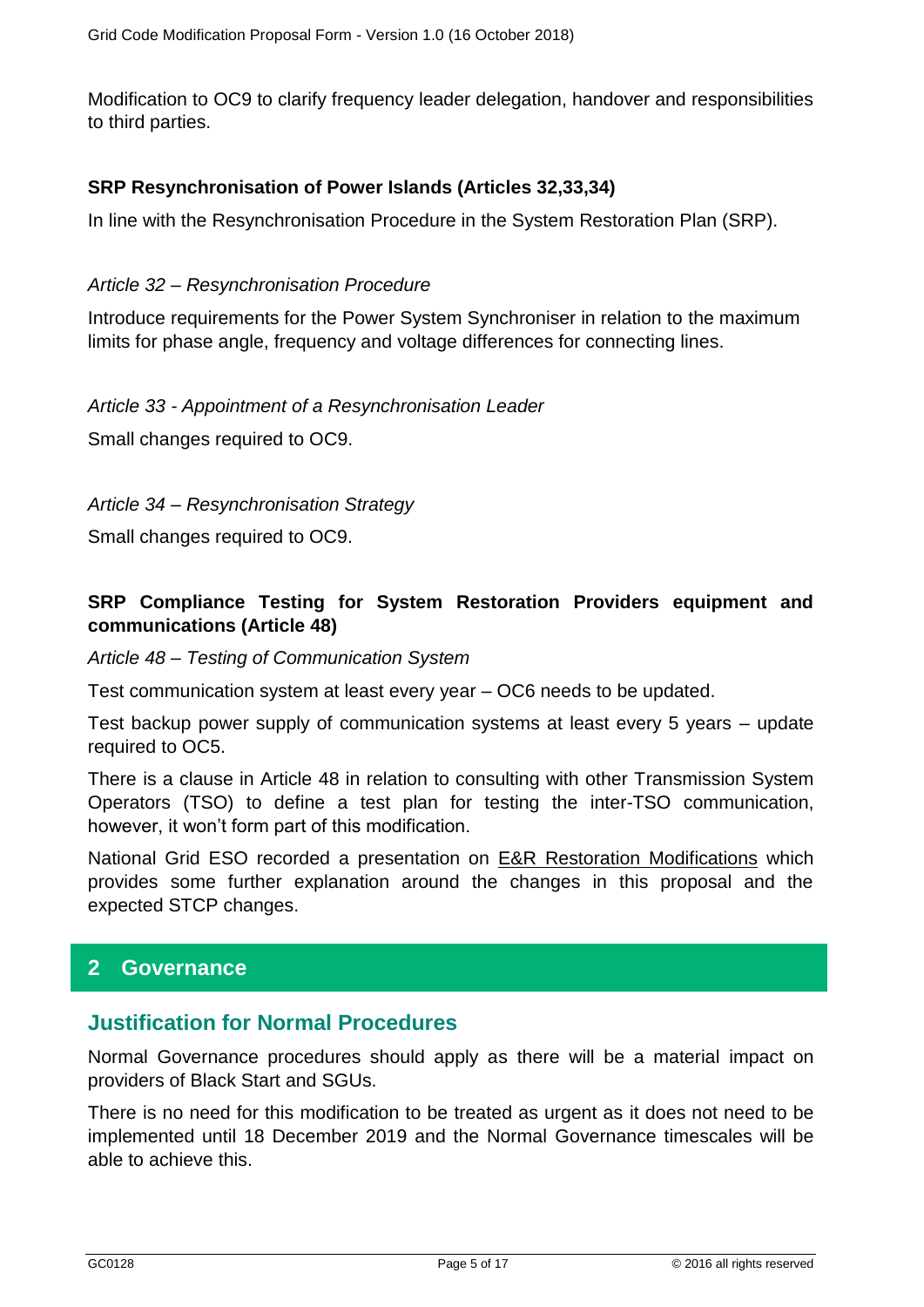# **Requested Next Steps**

This modification should:

be assessed by a Workgroup

It is recommended that a workgroup be formed to fully understand the consequences of these changes for SGUs and providers of Black Start and to ensure that the technical solution is developed to allow minimum disruption for these parties.

# **3 Why Change?**

This Proposal is one of a number of Proposals which seek to implement relevant provisions of a number of new EU Network Codes/Guidelines which have been introduced in order to enable progress towards a competitive and efficient internal market in electricity. The full set of EU network guidelines and codes are;

- Regulation 2015/1222- Capacity Allocation and Congestion Management (CACM) which entered into force 14 August 2015;
- Regulation 2016/1719 Forward Capacity Allocation (FCA) which entered into force 17 October 2016;
- Regulation 2016/631- Requirements for Generators (RfG) which entered into force 17 May 2016;
- Regulation 2016/1388 Demand Connection Code (DCC) which entered into force 7 September 2016;
- Regulation 2016/1447 High Voltage Direct Current (HVDC) which entered into force 28 September 2016;
- Transmission System Operation Guideline (SOGL) which entered into force 14 September 2017; and
- Regulation 2017/2196 Emergency and Restoration (E&R) which entered into force 18 December 2017.

The Regulation establishing a Network Code on Emergency and Restoration entered into force on 18 December 2017. The Emergency and Restoration network code sets out rules relating to the management of the electricity transmission system in the emergency, blackout and restoration states. The main objective of the relevant rules is to bring the system back to the normal state as quickly and efficiently as possible.

# **4 Code Specific Matters**

# **Technical Skillsets**

Appreciation of the SRP and E&R.

#### **Reference Documents**

Emergency and Restoration Code:

[https://eur-lex.europa.eu/legal](https://eur-lex.europa.eu/legal-content/EN/TXT/PDF/?uri=CELEX:32017R2196&from=EN)[content/EN/TXT/PDF/?uri=CELEX:32017R2196&from=EN](https://eur-lex.europa.eu/legal-content/EN/TXT/PDF/?uri=CELEX:32017R2196&from=EN)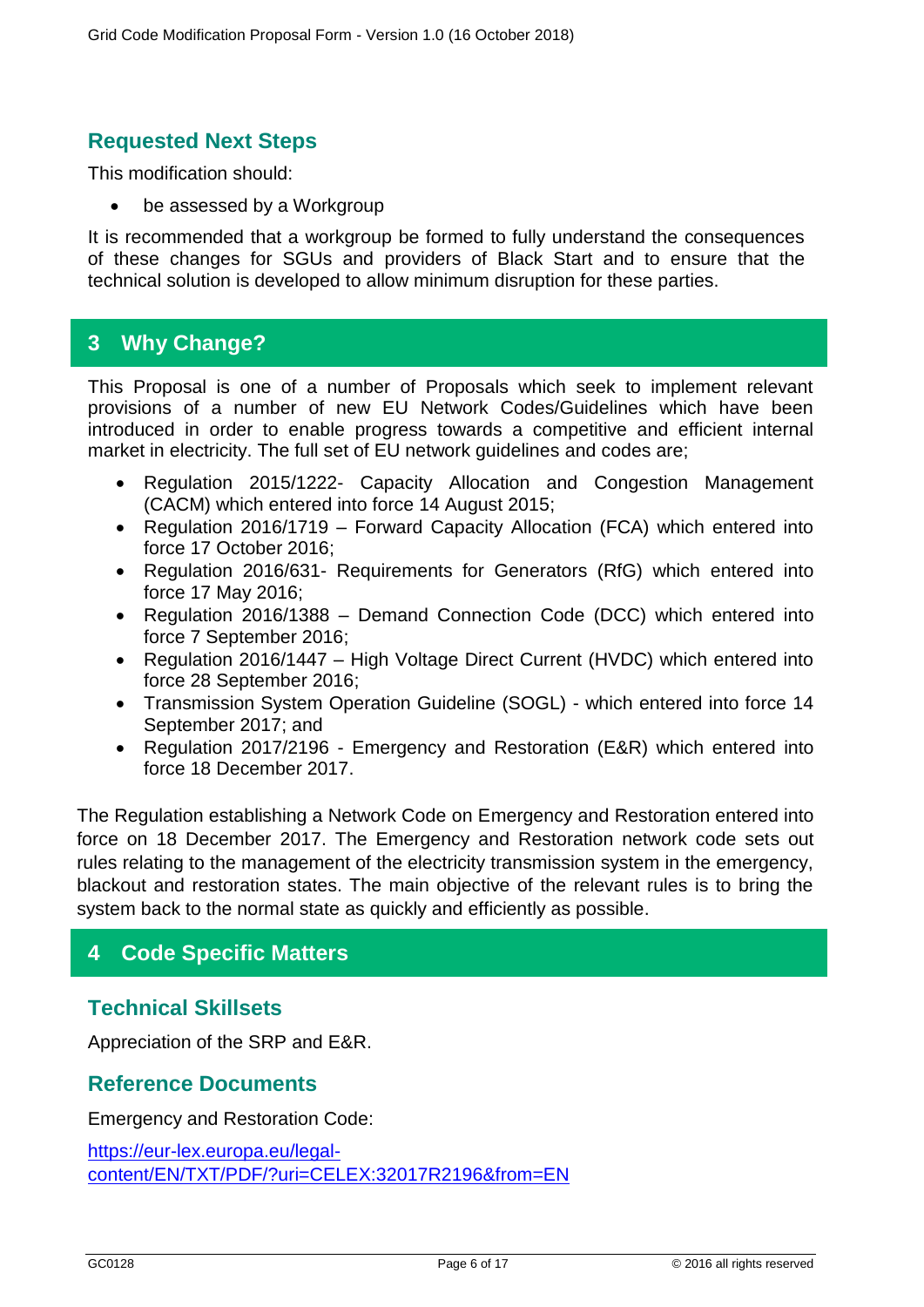Emergency and Restoration consultation documents (including the System Restoration Plan):

[https://www.nationalgrideso.com/codes/european-network-codes/meetings/emergency](https://www.nationalgrideso.com/codes/european-network-codes/meetings/emergency-and-restoration-consultation)[and-restoration-consultation](https://www.nationalgrideso.com/codes/european-network-codes/meetings/emergency-and-restoration-consultation)

# **5 Solution**

*Articles referenced below can be found in Annex 1: Relevant Code Articles.*

### **Frequency management within a Black Start (Articles 27,28,29,30,31)**

The majority of changes are based on the Frequency Management Procedure in the SRP (section 3.3).

### *Articles 27-29*

Frequency Leaders will be required to follow instructions from National Grid ESO and will be responsible for establishing a defined frequency.

*Suggested text can be found in Section 9: Technical Solution for more detail.* 

#### *Article 30 – Frequency management after frequency deviation*

When a frequency leader has been appointed as described in Article 29, after consulting with National Grid ESO they will establish the operating mode to be applied.

The frequency leader shall manage the manual activation of frequency restoration reserves and replacement reserves within GB, aiming at regulating the frequency of the synchronous area towards the nominal frequency and taking into account the operational security limits defined in Article 25 of System Operation Guideline (SOGL). Upon request, National Grid ESO shall support the frequency leader.

*These requirements will be included in OC9.4.* 

#### *Article 31 – Frequency management after synchronous area split*

When a frequency leader has been appointed as described in Article 29, after consulting with National Grid ESO they will establish the operating mode to be applied.

The frequency leader shall manage the manual activation of frequency restoration reserves and replacement reserves within GB, aiming at regulating the frequency of the synchronous area towards the target frequency established by the resynchronisation leader (National Grid ESO in the case for GB) and taking into account the operational security limits set out pursuant to Article 25 of SOGL.

Upon request, National Grid ESO shall support the frequency leader.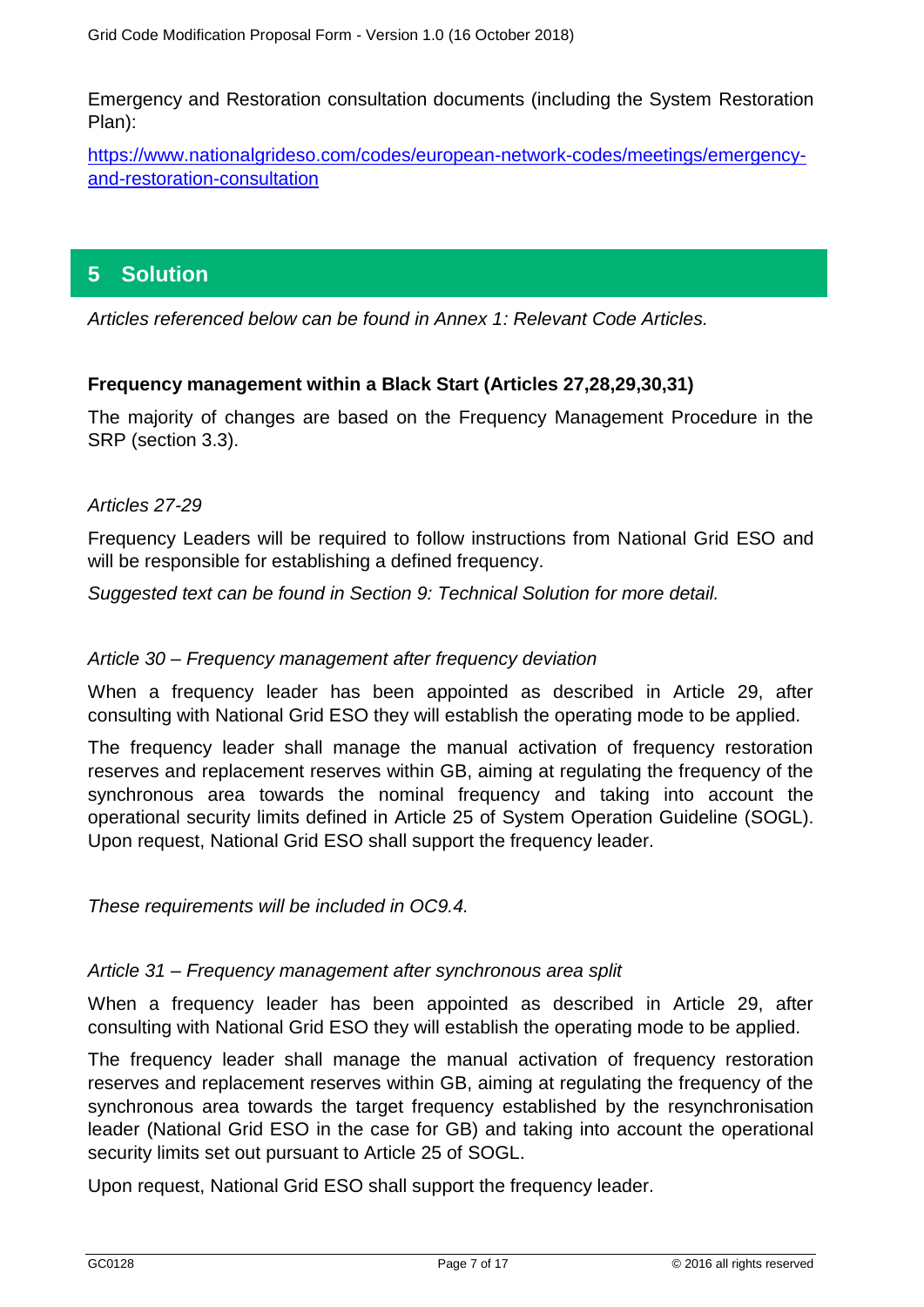*These requirements will be included in OC9.4.*

### **SRP Resynchronisation of Power Islands (Articles 32,33,34)**

In line with the Resynchronisation Procedure in the System Restoration Plan (SRP).

Following any shutdown, the re-energisation procedure requires that several Power Islands are created and expanded with the objective of creating the Skeleton Network to grow to reach available generation and demand. The Skeleton Network is then expanded until all demand, generation and appropriate circuits have been restored. It will, therefore, be necessary to interconnect Power Islands.

During this occurrence, Frequency Leaders will be required to follow instructions from National Grid ESO to connect Power Islands.

*These requirements will be included in OC9.4.* 

### **SRP Compliance Testing for System Restoration Providers equipment and communications (Article 48)**

*Article 48 – Testing of Communication System* 

Test communication system at least every year – OC6 needs to be updated.

Test backup power supply of communication systems at least every 5 years – update required to OC5.

There is a clause in Article 48 in relation to consulting with other TSOs to define a test plan for testing the inter-TSO communication, however, it won't form part of this modification.

# **6 Impacts & Other Considerations**

Black Start providers will be affected by this modification as will SGUs.

# **Does this modification impact a Significant Code Review (SCR) or other significant industry change projects, if so, how?**

No.

### **Consumer Impacts**

This change will facilitate the implementation of the EU Emergency and Restoration code which helps to facilitate a harmonised electricity system as part of the package of European Network Codes, and will help to deliver and facilitate a significant benefit to the end consumer by ensuring a coordinated security of supply across GB and Europe.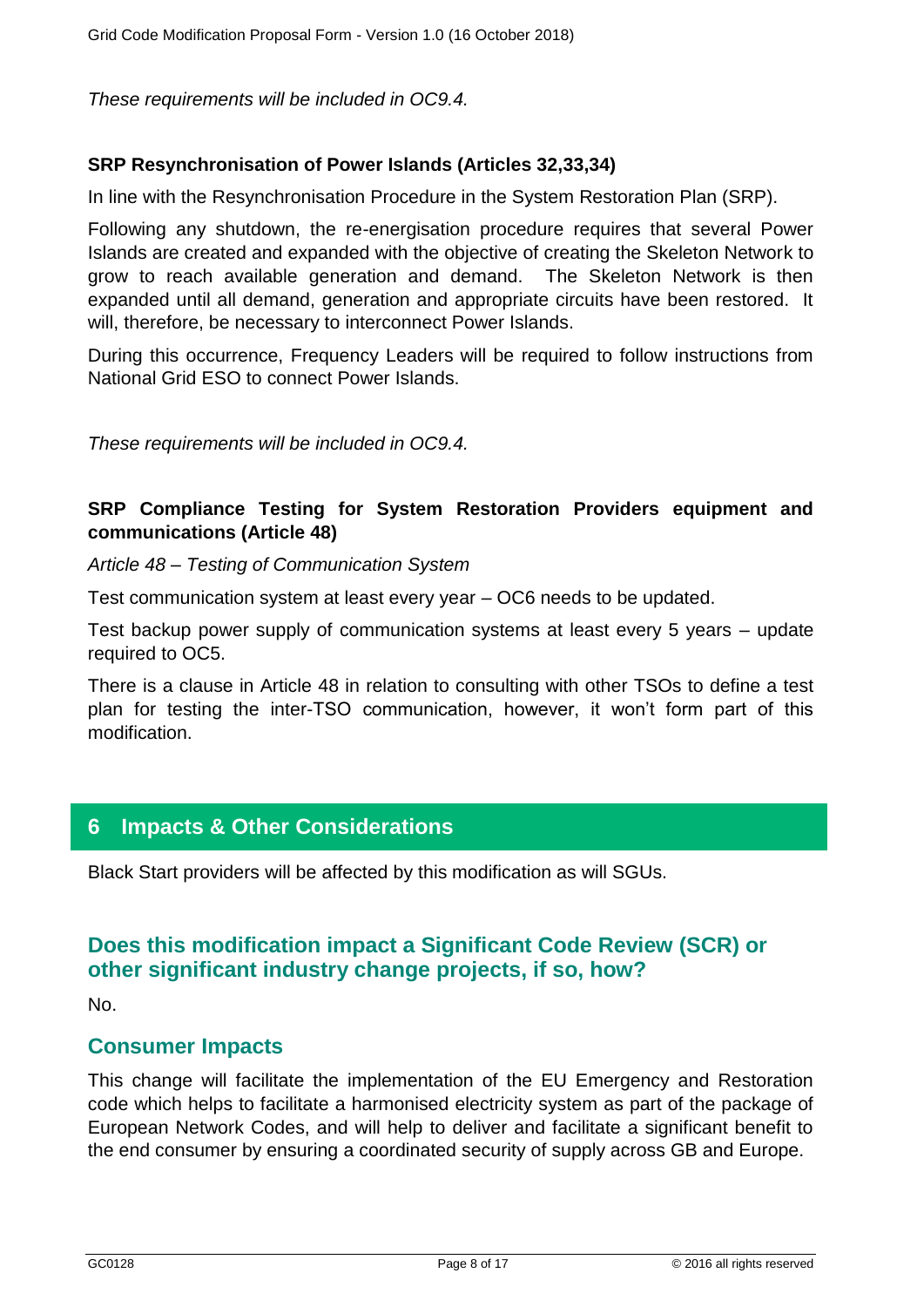Grid Code Modification Proposal Form - Version 1.0 (16 October 2018)

# **7 Relevant Objectives**

# Impact of the modification on the Applicable Grid Code Objectives:

| <b>Relevant Objective</b>                                                                                                                                                                                                                                                                                                                                                              | Identified impact                                                                                                                                      |
|----------------------------------------------------------------------------------------------------------------------------------------------------------------------------------------------------------------------------------------------------------------------------------------------------------------------------------------------------------------------------------------|--------------------------------------------------------------------------------------------------------------------------------------------------------|
| (a) To permit the development, maintenance and operation of<br>an efficient, coordinated and economical system for the<br>transmission of electricity                                                                                                                                                                                                                                  | <b>Neutral</b>                                                                                                                                         |
| (b) Facilitating effective competition in the generation and<br>supply of electricity (and without limiting the foregoing, to<br>facilitate the national electricity transmission system being<br>made available to persons authorised to supply or<br>generate electricity on terms which neither prevent nor<br>restrict competition in the supply or generation of<br>electricity); | <b>Neutral</b>                                                                                                                                         |
| (c) Subject to sub-paragraphs (i) and (ii), to promote the<br>security and efficiency of the electricity generation,<br>transmission and distribution systems in the national<br>electricity transmission system operator area taken as a<br>whole;                                                                                                                                    | Positive (Incorporating<br>the requirements of the<br><b>System Restoration</b><br>Plan into the Grid Code<br>will increase security of<br>the system) |
| (d) To efficiently discharge the obligations imposed upon the<br>licensee by this license and to comply with the Electricity<br>Regulation and any relevant legally binding decisions of<br>the European Commission and/or the Agency; and                                                                                                                                             | <b>Positive Discharges</b><br>the obligations of the<br>Emergency and<br>Restoration code into<br>GB frameworks)                                       |
| (e) To promote efficiency in the implementation and<br>administration of the Grid Code arrangements.                                                                                                                                                                                                                                                                                   | None                                                                                                                                                   |

# **8 Implementation**

The SRP must be implemented by 18 December 2019 (2 years after E&R entered into force); therefore this modification must also by implemented by 18 December 2019.

# **9 Technical Solution**

This is an initial draft of what the technical solution may look like but will be subject to change following the workgroup assessment.

Article 27, 1 (b)

OC9.4.4 In a Total Shutdown and in a Partial Shutdown and during the subsequent recovery, it is likely to be necessary for The Company to issue Emergency Instructions in accordance with BC2.9. The Company will also collate information relating to the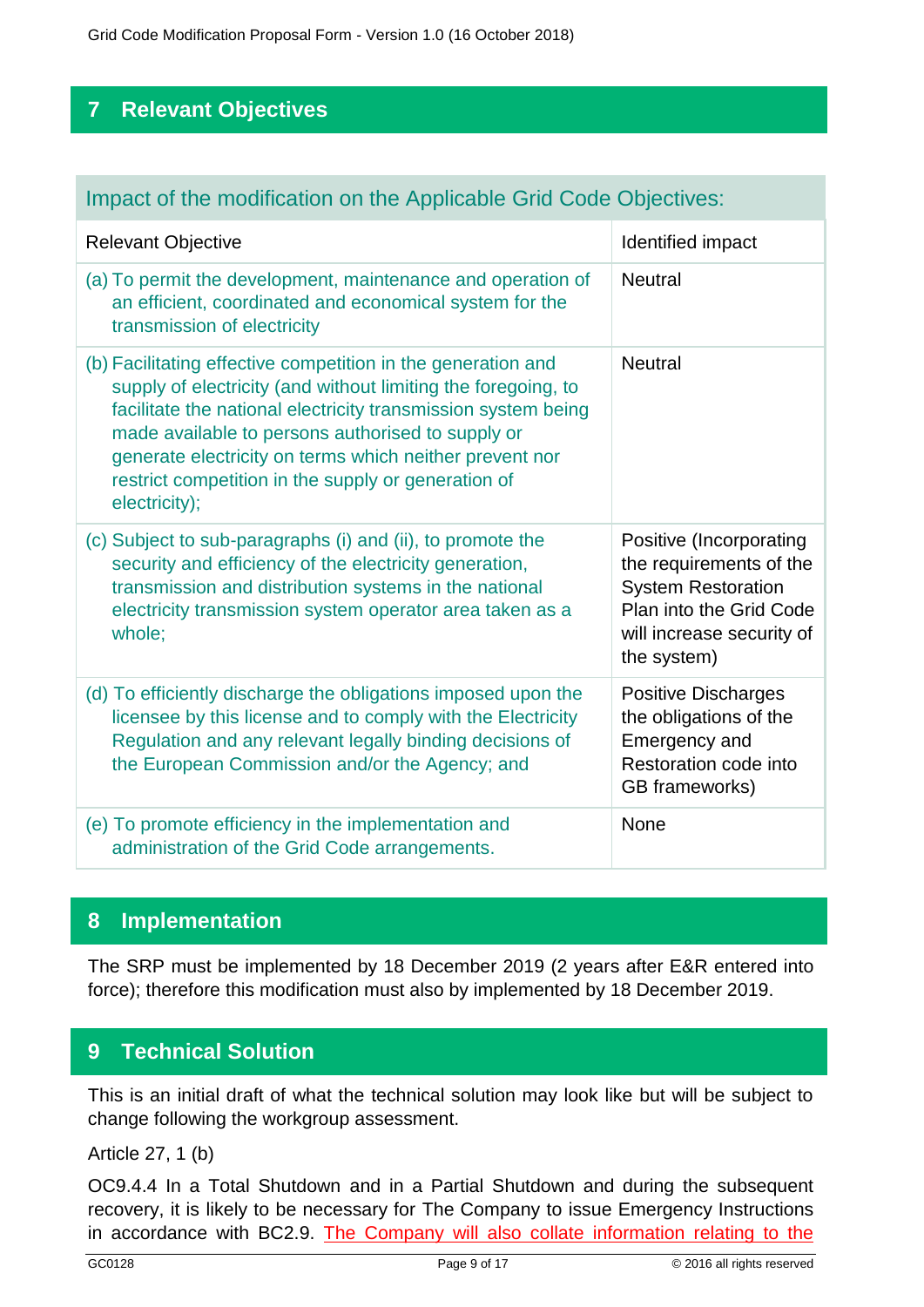ability to contribute to a restoration for the purposes of strategizing next steps and developing the expected duration of possible re-energisation strategies.

Article 27, 2

OC9.4.7.6 (f) Operation in accordance with the Local Joint Restoration Plan will be terminated by The Company (by notifying the relevant Users) prior to connecting the Power Island to other Power Islands (other than, in Scotland, as allowed for in the Local Joint Restoration Plan), or to the User System of another Network Operator, or to the synchronising of Gensets at other Power Stations (other than, in Scotland, those forming part of the Local Joint Restoration Plan). The Company shall instruct an individual party to become the "Frequency Leader" responsible for aiming to control Voltage and Frequency parameters for the specified Power Island. Operation in accordance with the Local Joint Restoration Plan will also terminate in the circumstances provided for in OC9.4.7.6(a) if an agreement is not reached or if The Company states that it does not wish the remainder of the Local Joint Restoration Plan to apply. Users will then comply with the Bid-Offer Acceptances or Emergency Instructions of The Company.

### Article 27, 4

OC9.4.7.5 Without prejudice to the provisions of OC9.4.7.8, Network Operators with Embedded Power Stations will comply with any directions of The Company to restore Demand to be met by the Embedded Power Stations. Following Consultation with the Transmission and Distribution Operators The Company will establish and notify the amount of netted demand to be reconnected on each Grid Supply Point. The Transmission and Distribution operators will then work to ensure that the netted demand remains within the agreed parameters.

Article 28, 1

The Company Instructions

OC9.4.7.3 The procedures for a Black Start will, therefore, be those specified by The Company at the time. These will normally recognise any applicable Local Joint Restoration Plan. Users shall abide by The Company's instructions during a Black Start situation, even if these conflict with the general overall strategy outlined in OC9.4.7.2 or any applicable Local Joint Restoration Plan. The Company's instructions may (although this list should not be regarded as exhaustive) be to a Black Start Station relating to the commencement of generation, to a Network Operator or Non-Embedded Customer relating to the restoration of Demand, and to a Power Station relating to preparation for commencement of generation when an external power supply is made available to it, and in each case may include the requirement to undertake switching.

In respect of Scottish Transmission Systems SPT and SHETL will act on The Company's behalf in accordance with its duties under the relevant Local Joint Restoration Plan. Scottish Users shall abide by SPT's or SHETL's instructions given in accordance with the Local Joint Restoration Plan during a Black Start situation.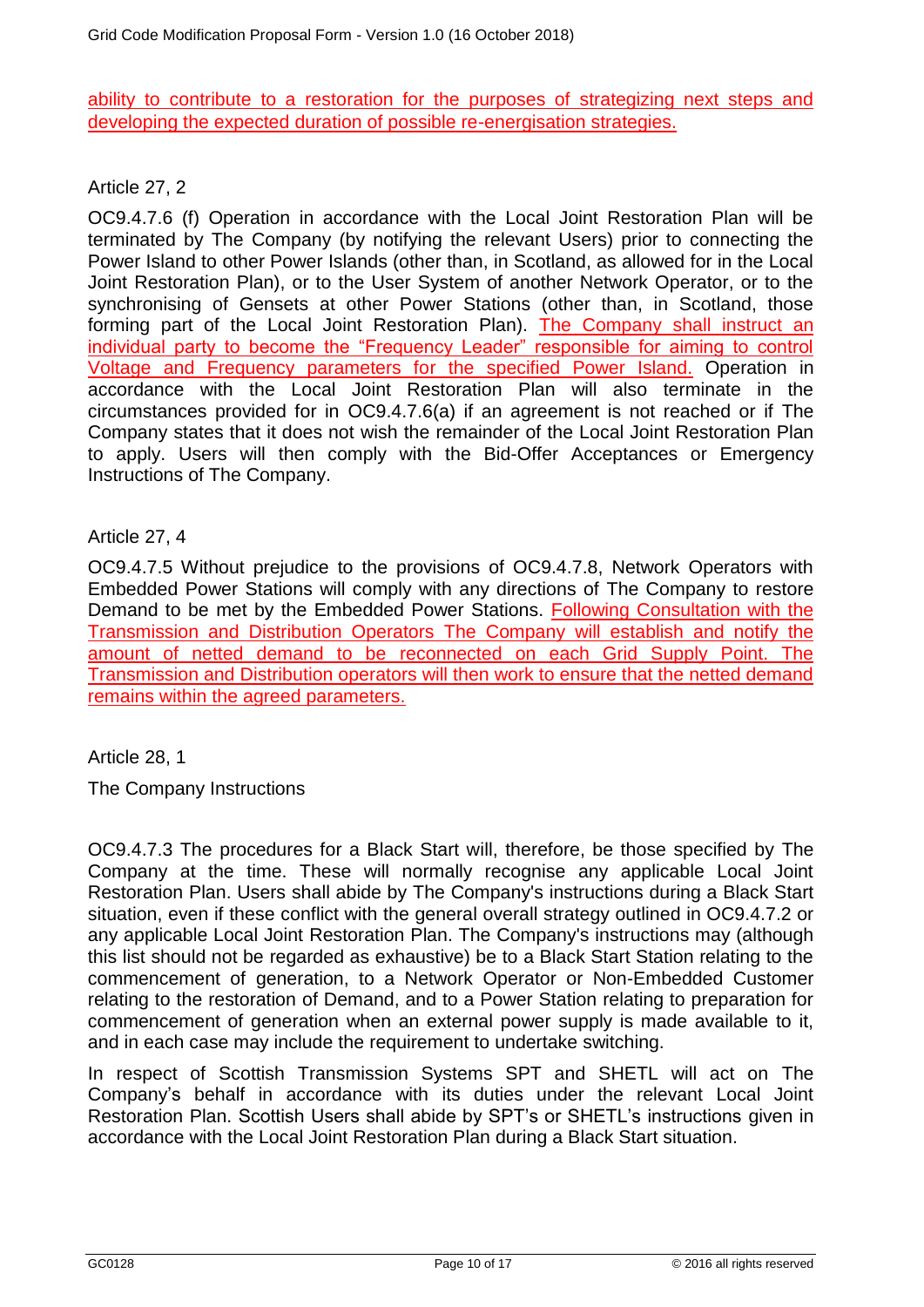Where possible, a Power Island should be operated by the Frequency lead in accordance with following frequency and voltage criteria:

• the frequency on the Transmission System shall be nominally 50Hz and shall be controlled within the limits 49.5 – 50.5Hz;

the voltage on the Transmission System shall normally remain within -/+ 5% of nominal. The minimum voltage is –10% and the maximum is +10% of nominal. Voltages of +10% and –5% should not prevail for more than 15 minutes.

The frequency lead should establish a frequency to the target prescribed within the instruction, ensure actions are in place following a frequency deviation, and/ or synchronous area split. The mount of load and generation to be reconnected should be determined, taking into account the available active power reserves within the synchronised region in order to avoid major frequency deviations.

### Article 29

OC9.4.7.2 The complexities and uncertainties of recovery from a Total Shutdown or Partial Shutdown require that OC9 is sufficiently flexible in order to accommodate the full range of Genset and Total System characteristics and operational possibilities, and this precludes the setting out in the Grid Code itself of concise chronological sequences. The overall strategy will, in general, include the overlapping phases of establishment of Genset(s) at an isolated Power Station, together with complementary local Demand, termed "Power Islands", step by step integration of these Power Islands into larger subsystems which includes utilising the procedures in OC9.5 (Re-Synchronisation of De-Synchronised Island) and eventually reestablishment of the complete Total System.

The Company will instruct an individual party to become the frequency lead for the Power Island. The migration of this responsibility from one party to another will be further agreed by The Company via a control instruction or a pre-agreed process.

The appointed Frequency Leader shall act as such until:

- Another frequency leader is appointed by The Company for its synchronised region,
- A new frequency leader is appointed as the resolute of resynchronisation of its synchronised region with another synchronised region,
- The synchronous area has been completely resynchronised, the system frequency is within the standard frequency range and the local frequency control operated by each TSO of the synchronous area is back to its normal operating mode.

When synchronising synchronous areas, a resynchronisation lead will be appointed by The Company or pre-agreed process. The Resynchronisation lead will act as frequency lead for the Synchronous area and lead the synchronisation procedure. The frequency lead of the synchronising power island will be responsible for their system until a successful synchronisation is completed.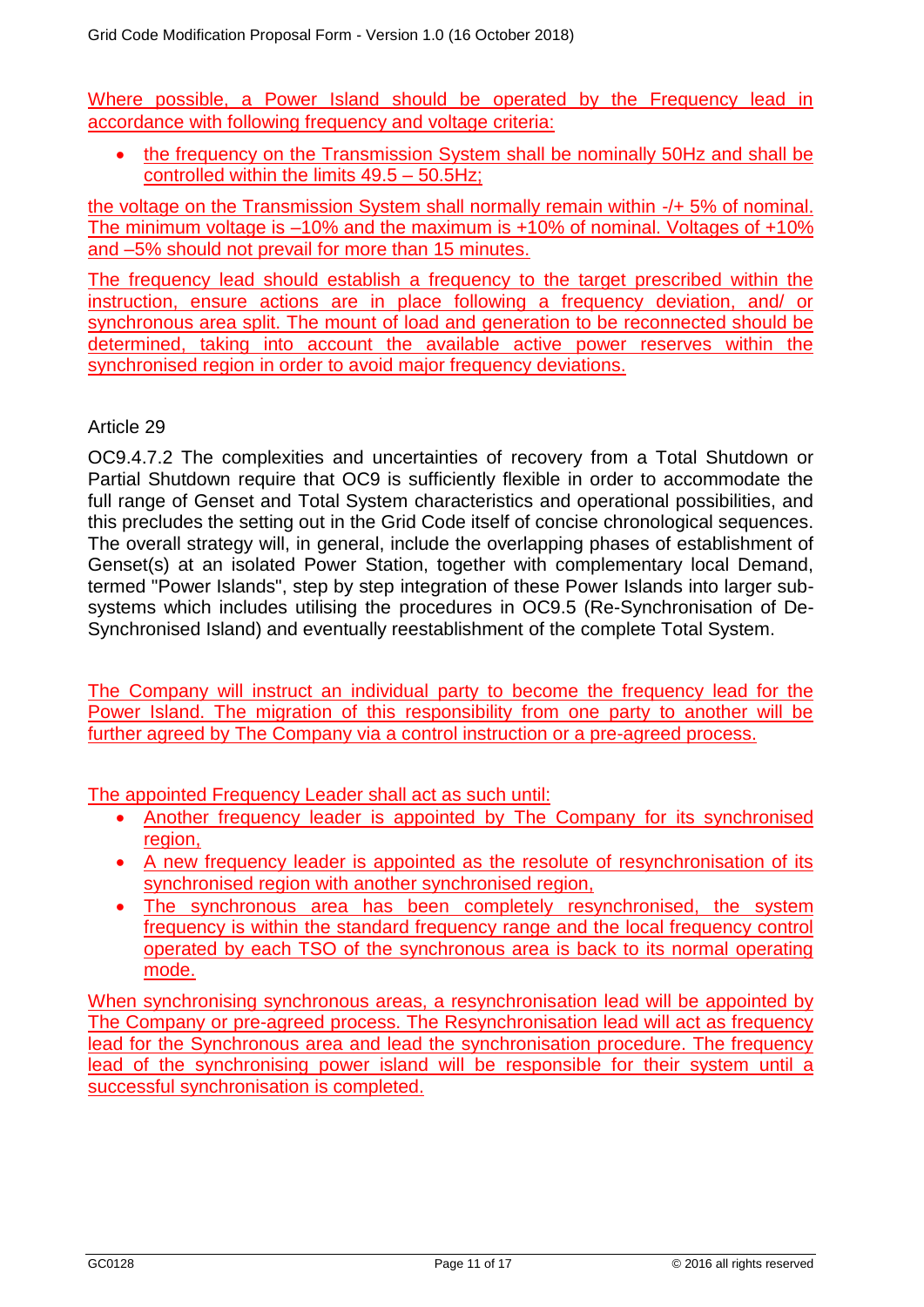# **10 Recommendations**

# **Proposer's Recommendation to Panel**

Panel is asked to:

- Agree that Normal governance procedures should apply; and
- Refer this proposal to a Workgroup for assessment.

# **Annex 1 Relevant Code Articles**

### **Frequency management within a Black Start (Articles 27,28,29,30,31)**

### *Article 27*

### **Activation of the re-energisation procedure**

1. When activating the re-energisation procedure, each TSO shall set up the strategy to be applied, taking into account:

(a)the availability of power sources capable of re-energisation in its control area;

(b) the expected duration and risks of possible re-energisation strategies;

(c) the conditions of the power systems;

(d)the conditions of the directly connected systems, including at least the status of interconnectors;

(e) the high priority significant grid users listed pursuant to Article 23(4); and

(f)the possibility to combine top-down and bottom-up re-energisation strategies.

2. When applying a top-down re-energisation strategy, each TSO shall manage the connection of load and generation with the aim to regulate the frequency towards the nominal frequency with a maximum tolerance of the maximum steady-state frequency deviation. Each TSO shall apply the conditions for connection of load and generation defined by the frequency leader, where appointed in accordance with Article 29.

3. When applying a bottom-up re-energisation strategy, each TSO shall manage the connection of load and generation with the aim to regulate the frequency towards the target frequency established in accordance with point (c) of Article 28(3).

4. During re-energisation, the TSO shall, after consultation with DSOs, establish and notify the amount of netted demand to be reconnected on distribution networks. Each DSO shall reconnect the notified amount of netted demand, while respecting the block loading and taking into account the automatic re-connection of load and generation in its network.

5. Each TSO shall inform its neighbouring TSOs on its capability to support a top-down re-energisation strategy.

6. For the activation of a top-down re-energisation strategy, the TSO shall request neighbouring TSOs to support the re-energisation. This support may consist in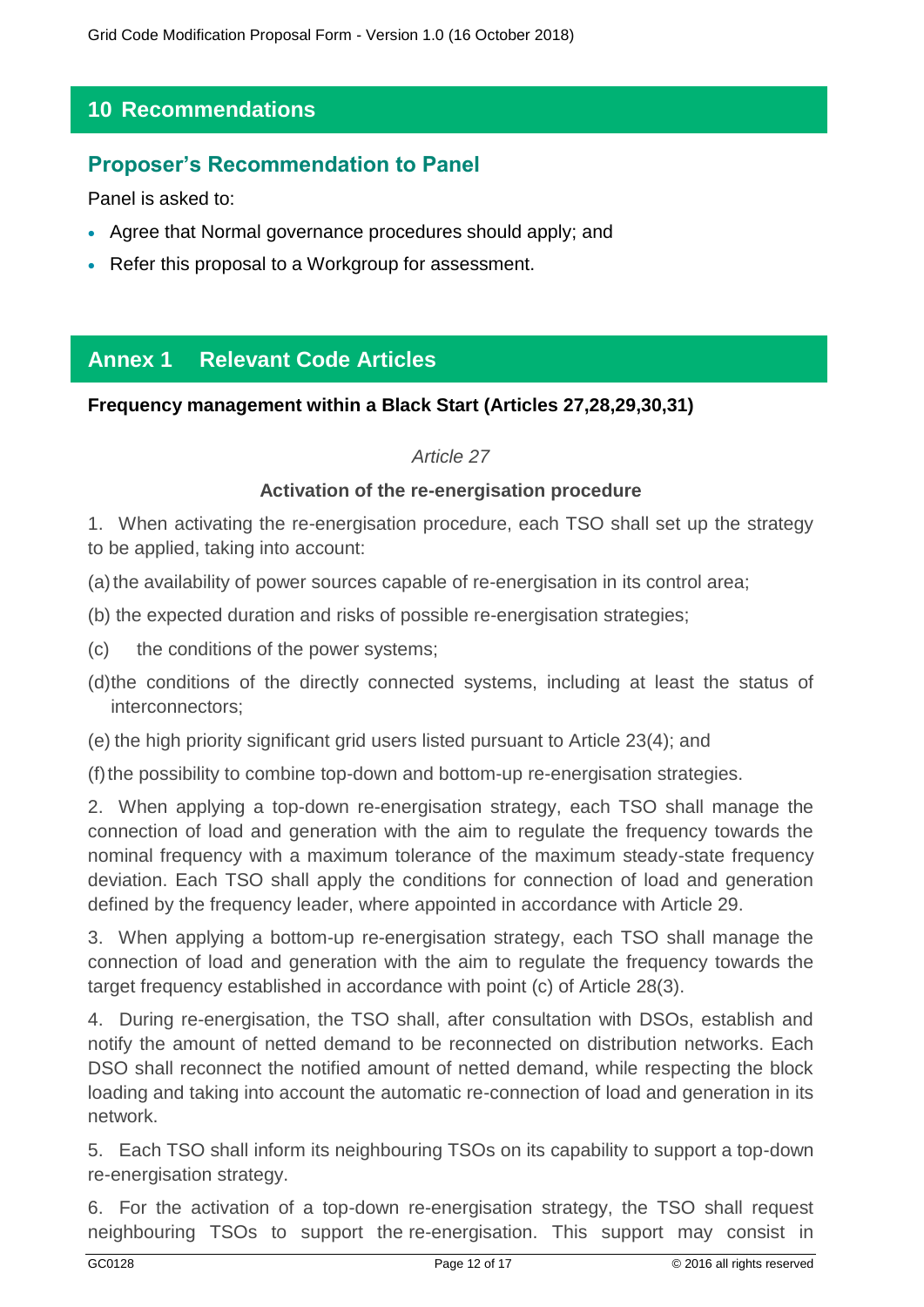assistance for active power, in accordance with paragraphs 3 to 5 of Article 21. The requested TSOs shall provide assistance for the re-energisation, unless it would lead their systems to the emergency or blackout states. In this case, the requesting TSO shall use the bottom-up re-energisation strategy.

### *Article 28*

#### **Frequency management procedure**

1. The frequency management procedure of the restoration plan shall contain a set of measures aiming at restoring system frequency back to the nominal frequency.

- 2. Each TSO shall activate its frequency management procedure:
- (a)in preparation of the resynchronisation procedure, when a synchronous area is split in several synchronised regions;
- (b) in case of frequency deviation in the synchronous area; or
- (c) in case of re-energisation.
- 3. The frequency management procedure shall include at least:
- (a)a list of actions regarding the setting of the load-frequency controller before the appointment of frequency leaders;
- (b) the appointment of frequency leaders;
- (c)the establishment of target frequency in case of bottom-up re-energisation strategy;
- (d) frequency management after frequency deviation; and
- (e) frequency management after synchronous area split.
- (f)the determination of the amount of load and generation to be reconnected, taking into account the available active power reserves within the synchronised region in order to avoid major frequency deviations.

### *Article 29*

#### **Appointment of a frequency leader**

1. During system restoration, when a synchronous area is split in several synchronised regions, the TSOs of each synchronised region shall appoint a frequency leader, in accordance with paragraph 3.

2. During system restoration, when a synchronous area is not split but the system frequency exceeds the frequency limits for the alert state as defined in Article 18(2) of Regulation (EU) 2017/1485, all TSOs of the synchronous area shall appoint a frequency leader, in accordance with paragraph 3.

3. The TSO with the highest real-time estimated K-factor shall be appointed as the frequency leader, unless the TSOs of the synchronised region, or of the synchronous area, agree to appoint another TSO as the frequency leader. In that case, the TSOs of the synchronised region, or of the synchronous area, shall consider the following criteria:

(a)the amount of available active power reserves and especially frequency restoration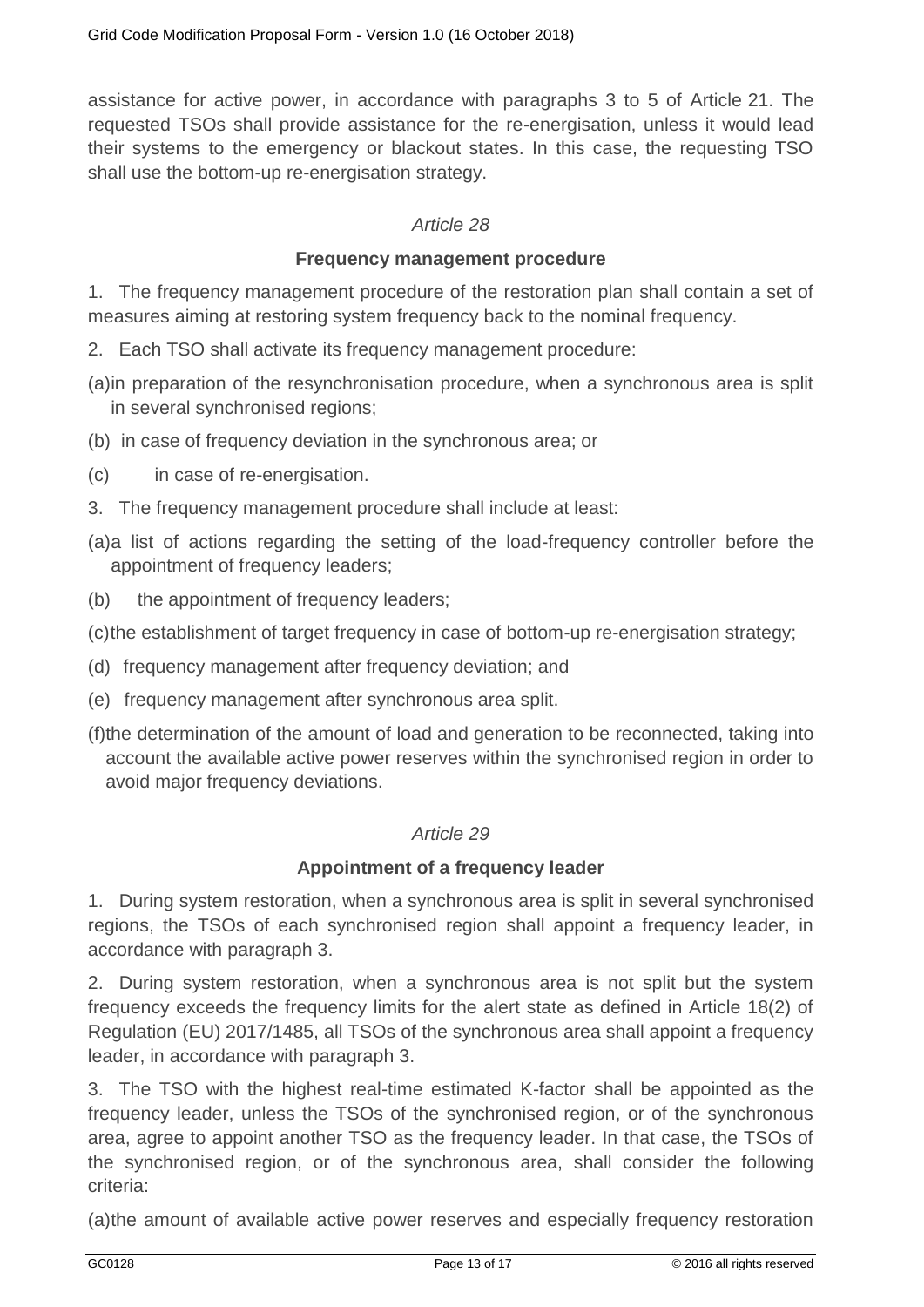reserves;

(b) the capacities available on interconnectors;

- (c)the availability of frequency measurements of TSOs of the synchronised region or of the synchronous area; and
- (d)the availability of measurements on critical elements within the synchronised region or the synchronous area.

4. Notwithstanding paragraph 3, where the size of the synchronous area concerned and the real time situation allow it, the TSOs of the synchronous area may appoint a predetermined frequency leader.

5. The TSO appointed as frequency leader pursuant to paragraphs 1 and 2 shall inform the other TSOs of the synchronous area of its appointment without delay.

6. The appointed frequency leader shall act as such until:

- (a) another frequency leader is appointed for its synchronised region;
- (b)a new frequency leader is appointed as the result of resynchronisation of its synchronised region with another synchronised region; or
- (c)the synchronous area has been completely resynchronised, the system frequency is within the standard frequency range and the LFC operated by each TSO of the synchronous area is back to its normal operating mode in accordance with Article 18(1) of Regulation (EU) 2017/1485.

### *Article 30*

### **Frequency management after frequency deviation**

1. During system restoration, when a frequency leader has been appointed pursuant to Article 29(3), the TSOs of the synchronous area, other than the frequency leader, shall as a first measure suspend the manual activation of frequency restoration reserves and replacement reserves.

2. The frequency leader shall establish, after consultation with the other TSOs of the synchronous area, the operating mode to be applied on the LFC operated by each TSO of the synchronous area.

3. The frequency leader shall manage the manual activation of frequency restoration reserves and replacement reserves within the synchronous area, aiming at regulating the frequency of the synchronous area towards the nominal frequency and taking into account the operational security limits defined pursuant to Article 25 of Regulation (EU) 2017/1485. Upon request, each TSO of the synchronous area shall support the frequency leader.

#### *Article 31*

### **Frequency management after synchronous area split**

1. During system restoration, when a frequency leader has been appointed pursuant to Article 29(3), the TSOs of each synchronised region, with the exception of the frequency leader, shall as a first measure suspend the manual activation of frequency restoration reserves and replacement reserves.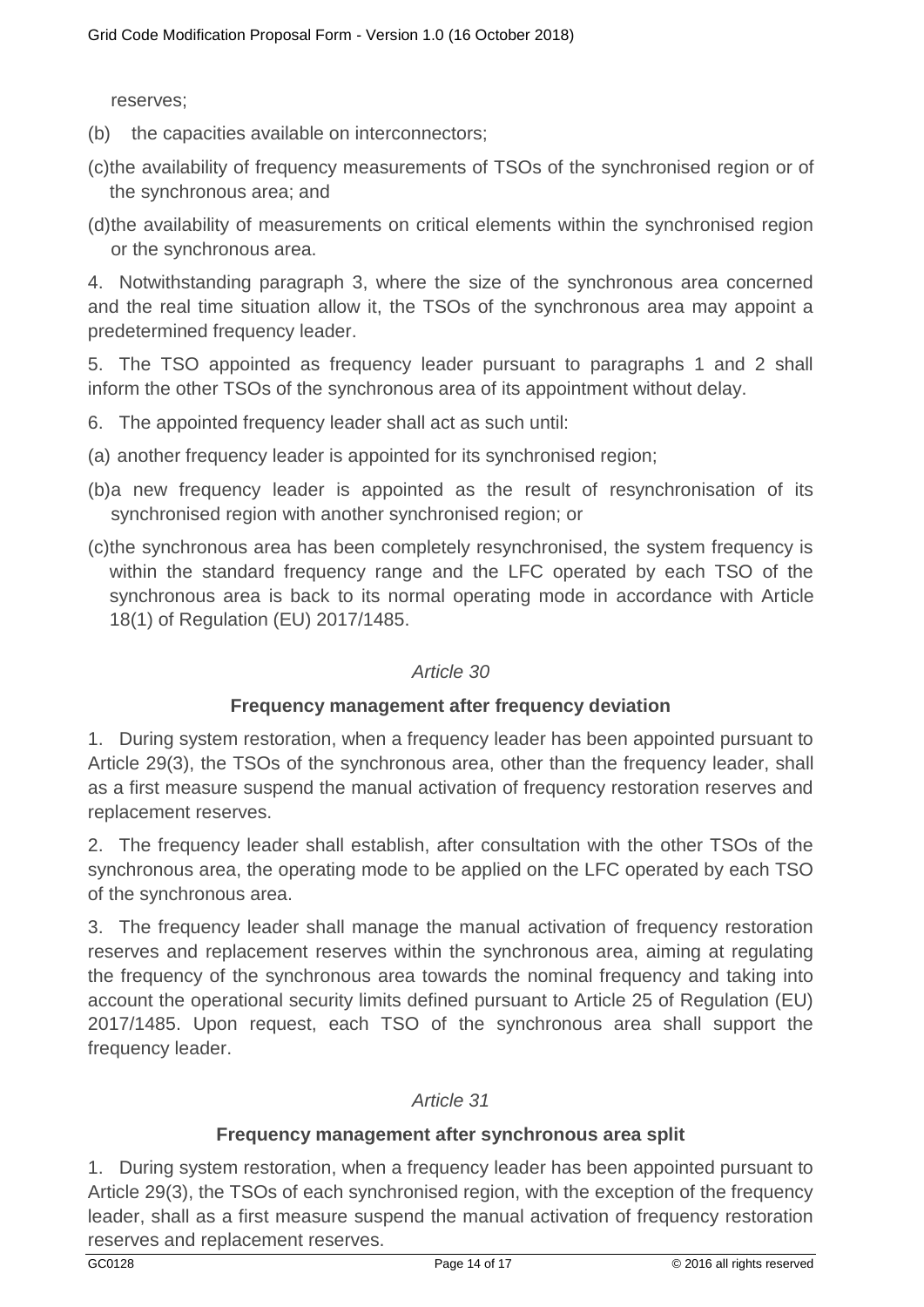2. The frequency leader shall establish, after consultation with the other TSOs of the synchronised region, the operating mode to be applied on the LFC operated by each TSO of the synchronised region.

3. The frequency leader shall manage the manual activation of frequency restoration reserves and replacement reserves within the synchronised region, aiming at regulating the frequency of the synchronised region towards the target frequency established by the resynchronisation leader, if any, pursuant to point (a) of Article 34(1) and taking into account the operational security limits set out pursuant to Article 25 of Regulation (EU) 2017/1485. When no resynchronisation leader is appointed for the synchronised region, the frequency leader shall aim at regulating the frequency towards the nominal frequency. Upon request, each TSO of the synchronised region shall support the frequency leader.

### **SRP Resynchronisation of Power Islands (Articles 32,33,34)**

### *SECTION 4*

### *Resynchronisation*

#### *Article 32*

### **Resynchronisation procedure**

The resynchronisation procedure of the restoration plan shall include, at least:

- (a) the appointment of a resynchronisation leader;
- (b) the measures allowing the TSO to apply a resynchronisation strategy; and
- (c)the maximum limits for phase angle, frequency and voltage differences for connecting lines.

### *Article 33*

#### **Appointment of a resynchronisation leader**

1. During system restoration, when two synchronised regions can be resynchronised without endangering the operational security of the transmission systems, the frequency leaders of these synchronised regions shall appoint a resynchronisation leader in consultation with at least the TSO(s) identified as the potential resynchronisation leader and in accordance with paragraph 2. Each frequency leader shall inform without delay the TSOs from its synchronised region of the appointed resynchronisation leader.

2. For each pair of synchronised regions to be resynchronised, the resynchronisation leader shall be the TSO that:

(a)has in operation at least one substation equipped with a parallel switching device on the border between the two synchronised regions to be resynchronised;

(b) has access to the frequency measurements from both synchronised regions;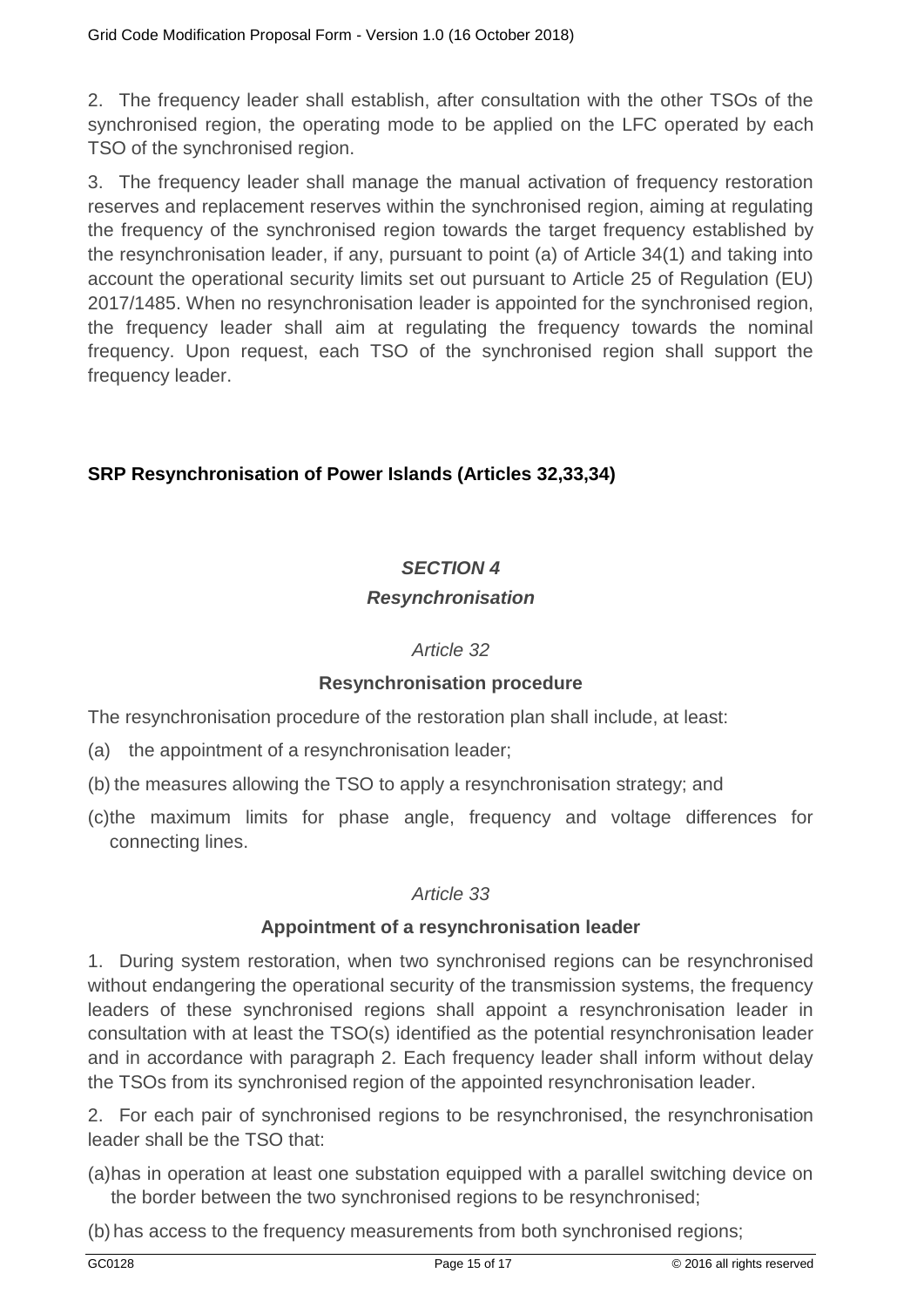(c)has access to the voltage measurements on the substations between which potential resynchronisation points are located; and

(d) is able to control the voltage of potential resynchronisation points.

3. Where more than one TSO fulfils the criteria under paragraph 2, the TSO with the highest number of potential resynchronisation points between the two synchronised regions shall be appointed as the resynchronisation leader, unless the frequency leaders of the two synchronised regions agree to appoint another TSO as resynchronisation leader.

- 4. The appointed resynchronisation leader shall act as such until:
- (a)another resynchronisation leader is appointed for the two synchronised regions; or
- (b)the two synchronised regions have been resynchronised, and all the steps in Article 34 have been completed.

### *Article 34*

### **Resynchronisation strategy**

1. Prior to the resynchronisation, the resynchronisation leader shall:

(a) establish, in accordance with the maximum limits referred to in Article 32:

- (i) the target value of the frequency for resynchronisation;
- (ii) the maximum frequency difference between the two synchronised regions;
- (iii) the maximum active and reactive power exchange; and
- (iv) the operating mode to be applied on the LFC;
- (b)select the resynchronisation point, taking into account the operational security limits in the synchronised regions;
- (c)establish and prepare all necessary actions for the resynchronisation of the two synchronised regions at the resynchronisation point;
- (d)establish and prepare a subsequent set of actions to create additional connections between the synchronised regions; and
- (e)assess the readiness of the synchronised regions for resynchronisation, taking into account the conditions set out in point (a).

2. When carrying out the tasks enumerated in paragraph 1, the resynchronisation leader shall consult the frequency leaders of the involved synchronised regions and, for the tasks listed in points (b) to (e), it shall also consult the TSOs operating the substations used for resynchronisation.

3. Each frequency leader shall inform the TSOs within its synchronised region of the planned resynchronisation without undue delay.

4. When all conditions established in accordance with point (a) of paragraph 1 are fulfilled, the resynchronisation leader shall execute the resynchronisation by activating the actions established in accordance with point (c) and (d) of paragraph 1.